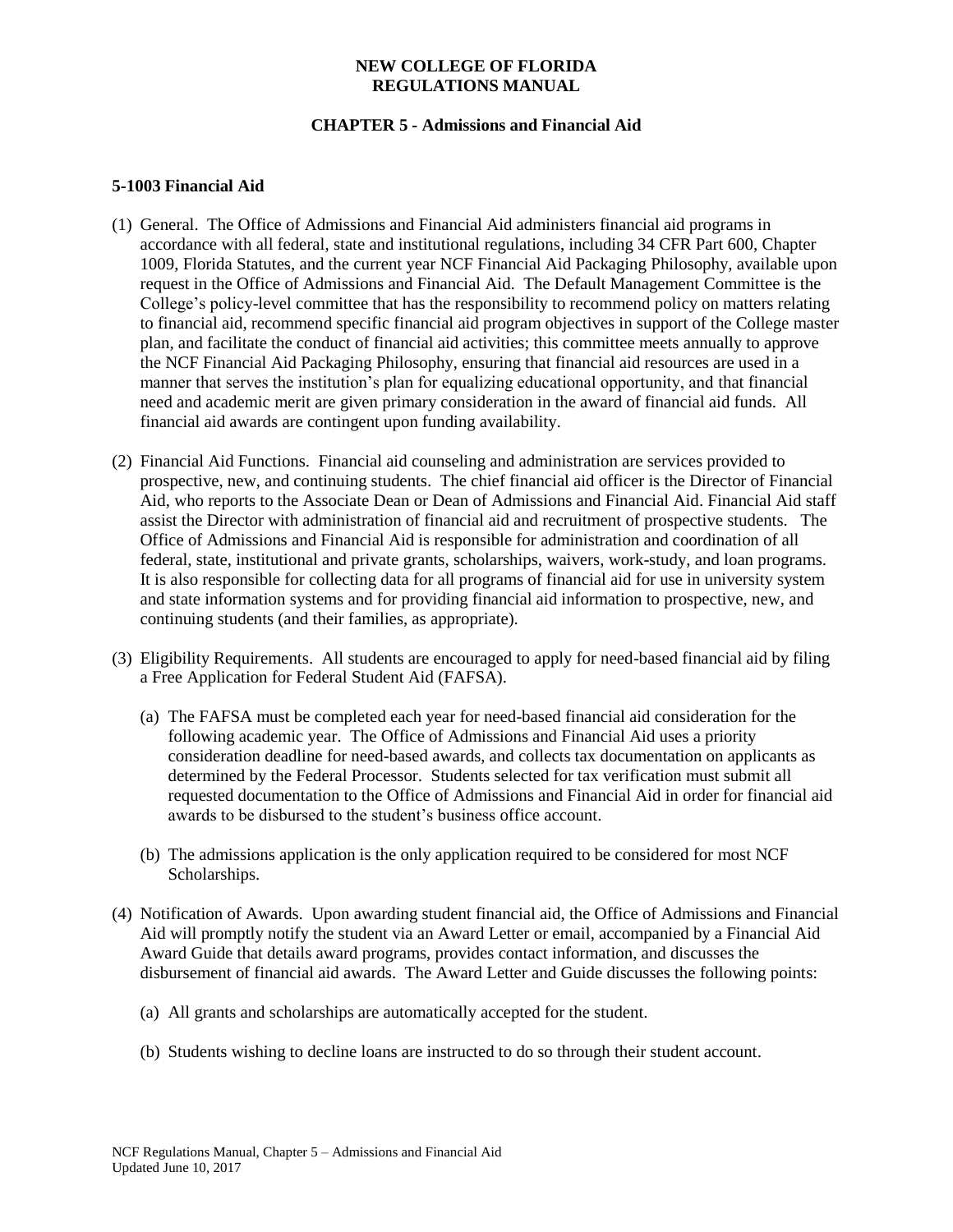# **CHAPTER 5 - Admissions and Financial Aid**

- (c) Students wishing to borrow from the Federal Direct Loan Program must accept their desired loans via their student account, complete an Entrance Interview, and sign a Master Promissory note. The Master Promissory Note need only be completed once and is valid throughout each student's enrollment at NCF.
- (d) Students who are eligible for the work-study program for whom funding is available will be contacted to determine their level of interest and to assist them with on-campus job placement.
- (e) Students planning to study abroad should meet with a Financial Aid staff member.
- (f) Students taking a leave of absence, withdrawing, or being placed on an emergency leave of absence are subject to the Return of Title IV calculation for Federal awards.
- (g) Students must be in good academic standing according to the Satisfactory Academic Progress for Financial Aid Purposes Policy in the financial aid portion of the NCF General Catalog.
- (h) The process to apply aid toward Book Advances.
- (5) Change of Student Circumstances. Students experiencing a change in the household income or expenses due to medical reasons are encouraged to submit a Professional Judgment Request Form along with supporting documentation. Because financial aid is meant to assist students by considering their current circumstances, the Office of Admissions and Financial Aid will adjust students' eligibility to reflect such circumstances.
- (6) Disbursement of Financial Aid. The NCF Finance Office is responsible for disbursing financial aid awards. Financial aid awards will only be disbursed to enrolled students. Undergraduate Awards are not disbursed prior to the late contract submission deadline. Graduate awards are disbursed according to the student's graduate program academic calendar (typically, two weeks after the first day of the program's semester).
- (7) Available Student Financial Aid Resources. For a listing of our Institutional Scholarships, please see the College website. The following types of financial aid programs are available to eligible applicants who enroll at NCF:
	- (a) NCF Scholarship and NCF Waiver. These undergraduate awards are institutionally funded and awarded on the basis of merit or on need as determined by the FAFSA.
	- (b) NCF Grant. This is an institutionally funded grant awarded to undergraduate students based on financial need as determined by the Free Application for Federal Student Aid (FAFSA).
	- (c) Graduate Waiver. This award is institutionally funded and determined for graduate students by the Dean of Admissions and Financial Aid in consultation with the President of the College.
	- (d) Federal Pell Grant. This grant is funded by the federal government, with eligibility determined by the Department of Education for undergraduate students demonstrating exceptional financial need on the basis of information provided on the FAFSA.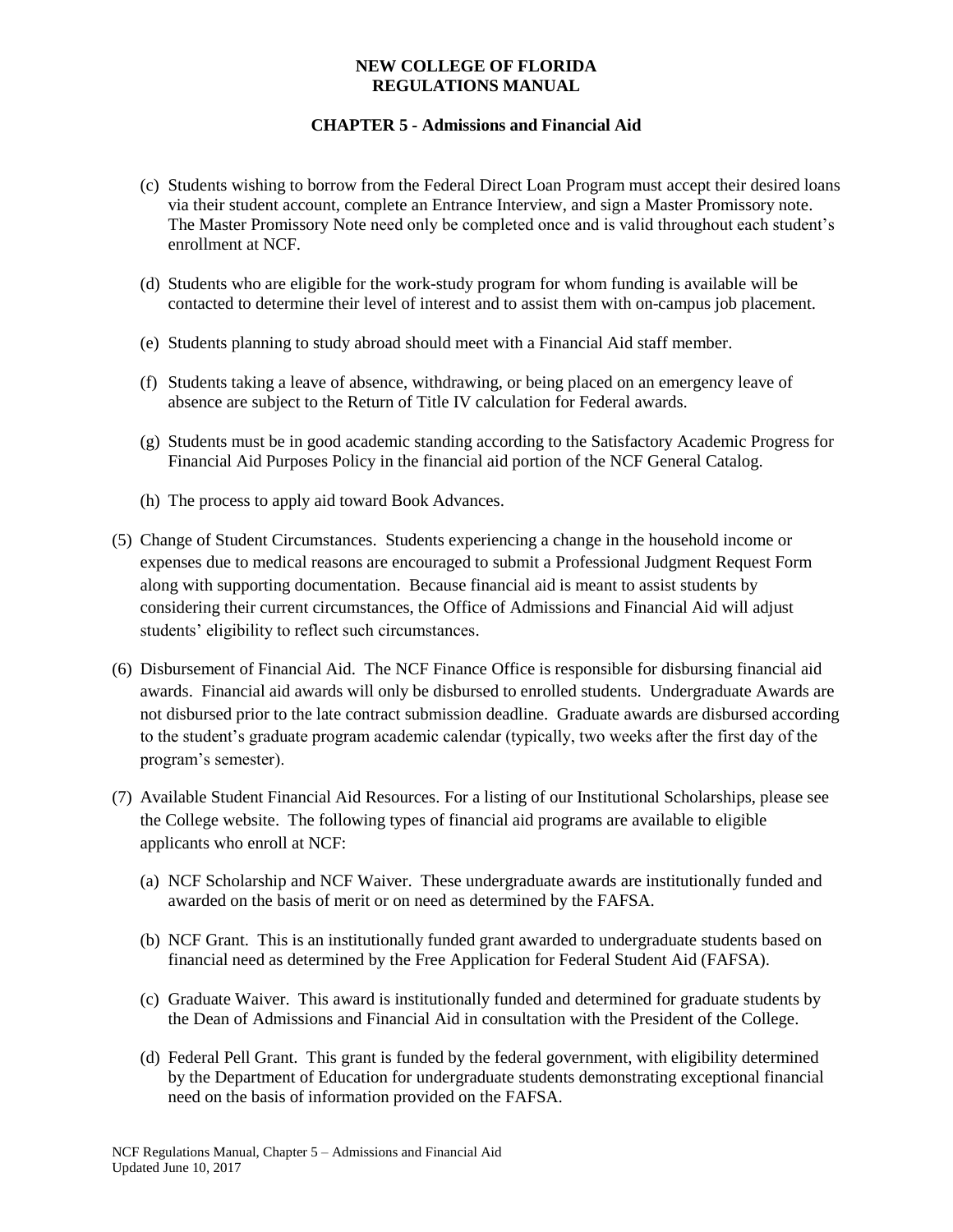# **CHAPTER 5 - Admissions and Financial Aid**

- (e) Federal Supplemental Educational Opportunity Grant. This grant is funded by the federal government. Preference is given to undergraduate students with exceptional need.
- (f) Federal Academic Competitiveness Grant. When available, this grant is funded by the federal government, for Pell Grant recipients who graduated high school after January 1, 2005, are US Citizens or eligible non-citizens, are enrolled in their first year of college, and have completed a rigorous secondary school program as determined by the Department of Education.
- (g) Federal Direct Loan. Under the William D. Ford Federal Direct Loan (Direct Loan) Program, the U.S. Department of Education is the lender. These types of Direct Loans are available to help cover the total cost of attendance. Direct Subsidized Loans are loans made to eligible undergraduate students who demonstrate financial need. Direct Unsubsidized Loans are loans made to eligible undergraduate and graduate students, but in this case, the student does not have to demonstrate financial need to be eligible for the loan. Direct PLUS Loans are loans made to graduate students and parents of dependent undergraduate students to help pay for education expenses not covered by other financial aid. Loans are either subsidized or unsubsidized, dependent on the level of need. An independent student (as determined by the FAFSA), or a dependent undergraduate student whose parents are unable to borrow under the Parent Loan for Undergraduate Students (PLUS) program, may be eligible to borrow additional amounts under the unsubsidized Federal Direct Loan Program.
- (h) Federal Work-Study. This employment program is funded by the federal government, and awarded on the basis of financial need. Eligible students for whom funds are available will be notified and assisted with job placement on campus.
- (i) Florida Student Assistance Grant (FSAG). FSAG is a state-funded grant program for Florida residents. Residency is determined by the Office of Admissions and Financial Aid for entering students and by the Office of the Registrar for continuing students. FSAG is awarded to undergraduate students based on financial need as determined by the FAFSA. Continuing students must meet the Florida Department of Education's renewal criteria to remain eligible. Award is contingent upon sufficient appropriation of funds by the Florida legislature**.**
- (j) Florida First Generation Matching Grant. This grant is funded by the NCF Foundation and the State of Florida, and may be available to undergraduate Florida students who demonstrate financial need and whose parents have not earned a baccalaureate degree. Students must submit an application to be considered for this grant. Eligibility is determined by the Office of Admissions and Financial Aid on the basis of information submitted on the FAFSA. Award is contingent upon availability of funding.
- (k) Florida Bright Futures Scholarship. The Florida Bright Futures Scholarship Program rewards Florida high school graduates who are US citizens (or eligible non-citizens) for high academic achievement. The Florida Bright Futures Scholarship Program is comprised of three different awards (but only the Florida Academic Scholars Award or Florida Medallion Scholars Award is eligible for use at New College).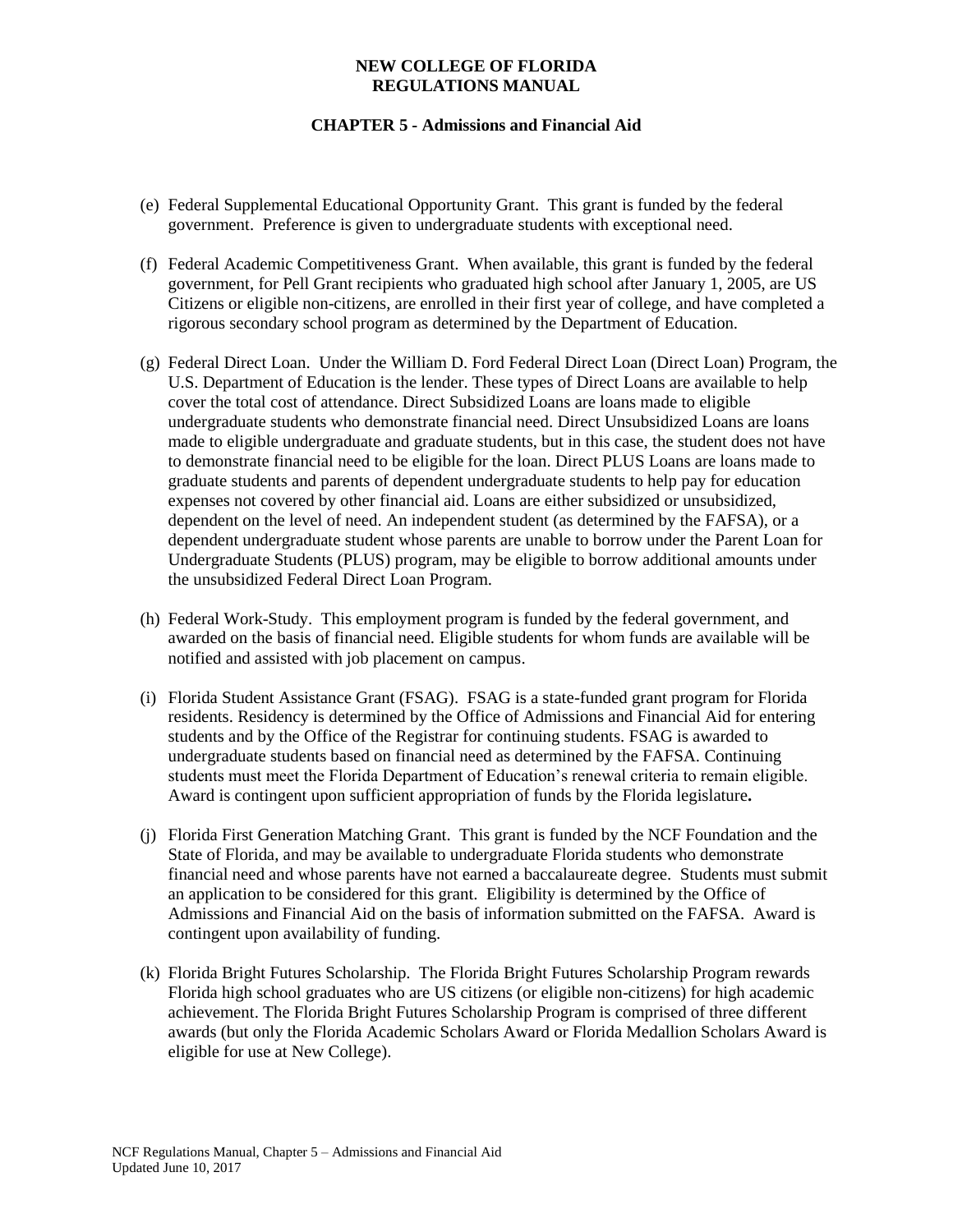# **CHAPTER 5 - Admissions and Financial Aid**

- (l) Florida Academic Top Scholars (ATS) Award. The Florida Department of Education designates one Florida Academic Scholars award recipient in each district as an ATS award recipient. This scholarship pays an award in addition to the Bright Futures scholarship. It is awarded to the highest ranked Florida Academic Scholars Award recipient in the county where the student last attended high school. Highest ranked determination is based on the Bright Futures GPA and composite SAT or equivalent ACT test score.
- (m) Robert C. Byrd Honors Scholarship. When available, the Florida Department of Education assigns these scholarships to outstanding Florida resident high school graduates who show promise of continued academic achievement.
- (n) José Martí Scholarship Challenge Grant. This need-based merit scholarship provides financial assistance to eligible Florida resident students of Hispanic origin. Priority is given to applicants who apply during their senior year of high school.
- (o) Theodore R. and Vivian M. Johnson Scholarship. This scholarship is a competitively awarded program which is available to undergraduate students with disabilities who enroll in a State University System of Florida (SUS) institution. Applicants must: provide official transcripts, provide documentation of the nature and/or extent of the disability, gain admission as a degreeseeking undergraduate student into an SUS institution, and have demonstrated financial need according to a completed FAFSA.
- (p) Other outside awards as available. These awards may include VT and DC Tuition Assistance Grants and others awards administered by outside entities that require NCF certification of student enrollment.
- (q) NCF Textbook Grant. This grant provides supplemental funding for undergraduate students who need additional financial assistance with the cost of textbooks.
- (r) Latin American/Caribbean Scholarship Program.This program was instituted to help the State of Florida build relations with Latin America and the Caribbean. With publicly funded scholarship assistance and temporary Florida residency, the College helps students pursue a more affordable college education to the benefit of their home country or territory. The Dean of Admissions and Financial Aid will consider this scholarship program for US Citizens and Permanent Resident Aliens who reside in Puerto Rico or the US Virgin Islands, and for international students from Latin America or the Caribbean in an eligible visa category to study at NCF.
- (s) Benacquisto Scholarship Program (formerly Florida Incentive Scholarship). This is a State of Florida program specifically for National Merit Scholars.
- (8) Petitions. A student, or parent, where permissible, who disagrees with the decision of the Office of Admissions and Financial Aid, or wishes to provide supplemental information for purposes of amending the application for financial aid, may do so by filing a written petition with the Director of Financial Aid. The Director will review petitions with the Dean, who shall render a final decision on the petition in writing.